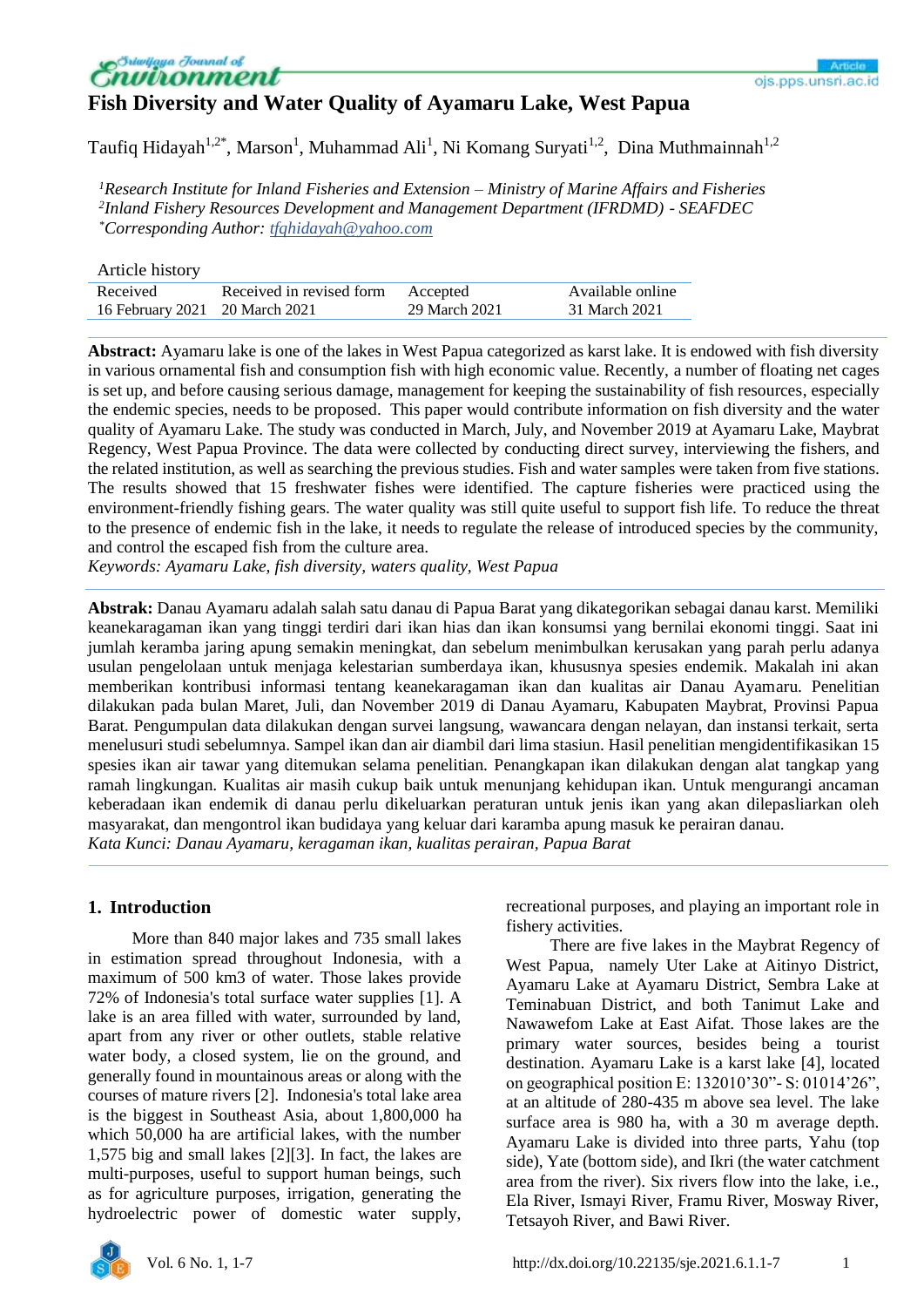Ayamaru Lake plays an important role in the socio-economic life of the people who live surrounding the lake, such as the transportation, tourism destination, and fisheries sectors. Ayamaru Lake has traditionally functioned for the people's traffic shipment before the existence of public transportation of bus and airplane to connect the area around the Ayamaru District. As one of the lakes for a tourist attraction, supporting facilities for tourist attractions such as rest areas, fishing areas, and dock have been developed.

This lake is endowed with huge fish diversity in various ornamental fish and consumption fish with high economic value. The ornamental fish are colorful such as reddish, yellow, white head, and black body. Some of the ornamental fish are endemic species. The Boeseman´s Rainbowfish (*Melanotaenia boesemani* Allen & Cross, 1980), a prevalent ornamental freshwater fish inhabits in Ayamaru Lake [5]. The rainbow fish (*Melanotaenia ajamaruensis, M. boesemani*, and *M. fasinensis*) face significant threats and decrease. The consumption of fish with economic

value also varies, such as catfish, tilapia, gourami, and shrimp species (red shrimp, yellow and blue shrimp). In 1996, Ayamaru Lake was recorded as the highest exporter of shrimp and fish, around 150 tons.

Recently, a number of floating net cages is set up and it becomes an interesting business. Before causing serious damage, management for keeping the sustainability of fish resources, especially the endemic species, needs to propose. This paper would contribute information on fish diversity and the water quality of Ayamaru Lake to keep sustainable.

### **2. Materials and Methods**

The study was conducted in March, July, and November 2019 at Ayamaru Lake, Maybrat Regency, West Papua Province. The primary data were collected by conducting direct survey and interviewing the fishers. The water samples were taken from five stations (Figure 1).



Figure 1: Research site and five stations

Station 1 is the inlet of Ayamaru Lake (Mosway), the largest inlet, and had the most extensive and deepest springs (11 m) at the upper lake. Station 2 was in the middle part of the lake (Yau Area), which is not too deep, muddy in the bottom (about 2 m) and covered by kumpai grass. Station 3 was in the middle part of the lake (Semptu Area), it is a natural deep pool of fish, rocky in the bottom, and covered by trees. Station 4 is in the lower part of the lake (Mapura Village), which has some water sources, closed to the housing, and surrounding side's agriculture activities. Station 5 has some floating net cages at Yate Area for monitoring the fish culture activity.

The fish diversity was collected from the fishing experimental and fishers caught in all areas of Ayamaru Lake. While the data of fish composition was taken from the fishing experiment. Fish samples were collected using a gill net with 2.5 inches of mesh size,  $40 \times 50$  m, and operated for an hour with three replication times. The fish composition will be shown by percentage and its average catch (kg). The fish samples were preserved with 10% formalin. Fish was identified by comparing morphology and meristic characters of the sample to reference books [6]. Water quality data were collected in each station [7]. Water sample analysis was done according to the standard

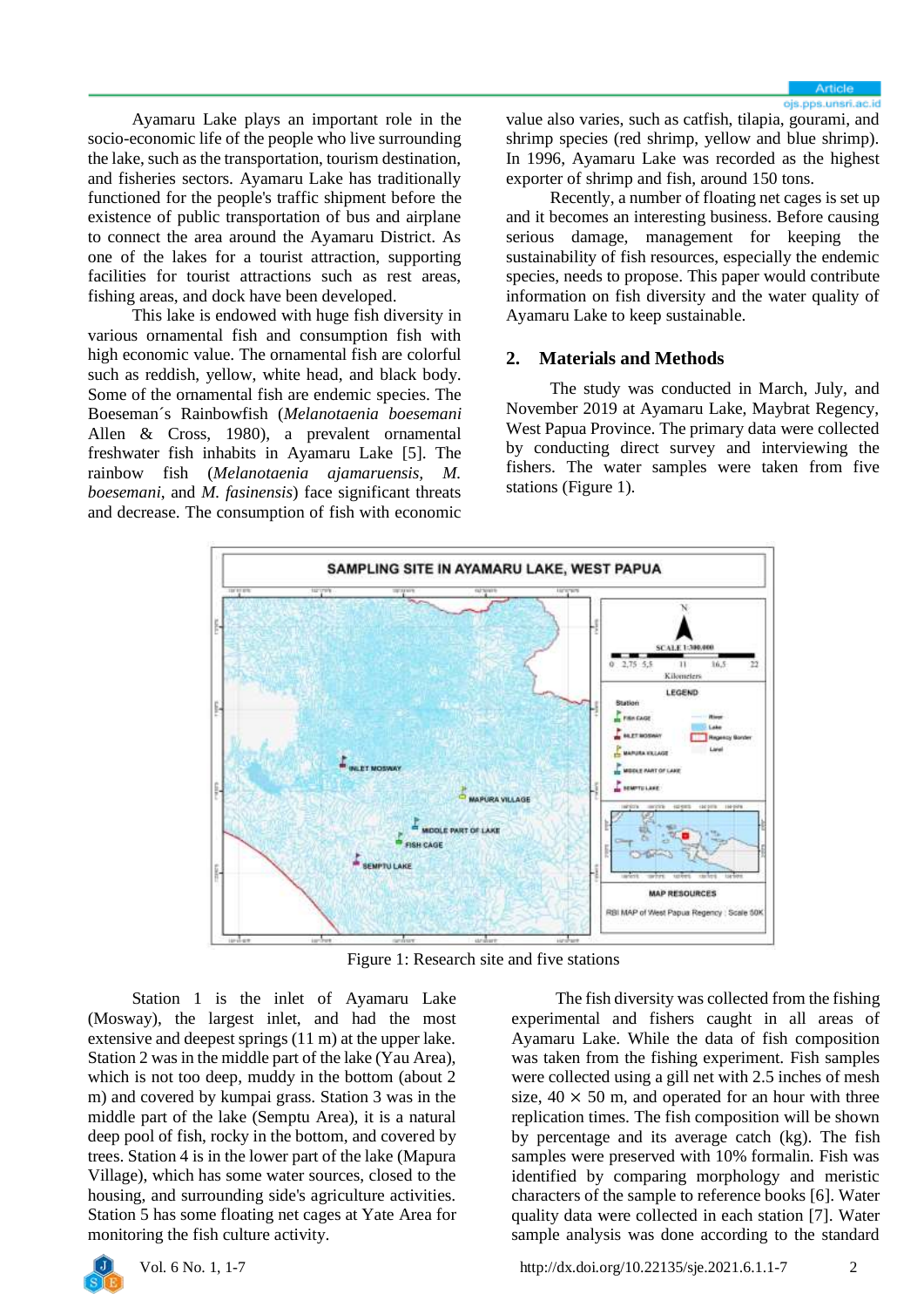method [8]. The secondary data were obtained from the related institution and previous studies.

## **3. Results and Discussion**

#### *3.1. Fish Diversity*

During the study, it was identified 15 freshwater fishes. This result was more than the study in 2012 that found twelve species [4]. Fishing activities mainly

occur in a few areas along the lake, but the higher diversity was in the south part of the lake. The identified fish could be categorized into endemic fish, introduced fish, and native fish. The abundance of each species was stated by rarely, frequently, and abundant. Table 1 shows the species and its abundance of Ayamaru Lake.

Table 1. The freshwater fish inhabited the Ayamaru Lake

| No | <b>Local Name</b>    | Species Name                                       | <b>Common Name</b>           | Category   | Abundance |
|----|----------------------|----------------------------------------------------|------------------------------|------------|-----------|
|    | Mas                  | Cyprinus carpio (Linnaeus, 1758)                   | Common carp                  | Introduced | ***       |
|    |                      |                                                    |                              |            |           |
| 2  | Gurame               | Osphronemus gouramy (Lacepède, 1801)               | Giant gourami                | Introduced | ***       |
| 3  | Sepat                | Trichogaster pectoralis (Regan, 1910)              | Snakeskin<br>gourami         | Introduced | ***       |
| 4  | Gastor               | Channa striata (Bloch, 1793)                       | Striped<br>snakehead         | Introduced | ***       |
| 5  | Nila                 | Oreocromis niloticus (Linnaeus, 1758)              | Nile tilapia                 | Introduced | $***$     |
| 6  | Tet                  | Helostoma temminckii (Cuvier, 1829)                | Kissing gourami              | Introduced | $***$     |
| 7  | <b>Betik</b>         | Anabas testudineus (Bloch, 1792)                   | Climbing perch               | Introduced | $***$     |
| 8  | Atauwiyah            | Cherax boesemani Lukhaup & Pekny, 2008             |                              | Native     | $***$     |
| 9  | Sekiak/Pelangi       | Melanotaenia boesemani (Allen &                    | Boeseman's                   | Endemic    | *         |
|    |                      | Cross, 1980)                                       | rainbowfish                  |            |           |
| 10 | Beloso/Goby<br>Hoese | Glossogobius hoesei (Allen & Boeseman,<br>1982)    | Hoese's goby                 | Endemic    | *         |
| 11 | Pelangi              | Melanotaenia ajamaruensis (Allen & Cross,<br>1980) | Ajamaru lakes<br>rainbowfish | Endemic    | *         |
| 12 | Vogelcop mata        | Pseudomugil reticulatus                            | Vogelkop blue-               | Endemic    | *         |
|    | biru                 | (Allen & Ivantsoff, 1986)                          | eye                          |            |           |
| 13 | Lele                 | Clarias batrachus (Linnaeus, 1758)                 | Philippine<br>catfish        | Introduced | *         |
| 14 | Betutu               | Oxyeleotris marmorata (Bleeker, 1852)              | Marble goby                  | Native     | $\ast$    |
| 15 | Tandan sirip         | Neosilurus brevidorsalis                           | Shortfin tandan              | Native     | *         |
|    | pendek/              | (Günther, 1867)                                    |                              |            |           |
|    | sembilang hitam      | -                                                  |                              |            |           |

Remarks:  $* =$  Rarely;  $** =$  Frequently;  $*** =$  Abundant

Based on survey results and interview with fishers, it is known that the fish in Ayamaru Lake were generally economically important. There were four fish with high abundance, which are both consumption and economical fish. Then, four species were frequently found. Three of them have a high economic value for consumption fish, and the rest were shrimp. The less commonly found were endemic fish, namely the Boeseman's rainbowfish, Ajamaru lakes rainbowfish, Vogelkop blue-eye, and Hoese's goby. Endemic fish were becoming difficult to find due to introduce predatory fish such as common carp and

snakehead fish. Predatory fish will prey on the seeds or young endemic fish. These species were relatively abundant in non-permanent inundation areas.

The *Cherax boesemani* was found in this lake. It is a shrimp species from the Ayamaru Lakes, West Papua, Indonesia [9], and it is a native species [10]. Furthermore, [10] stated that *Cherax boesemani* could live in water with a pH of approximately 6.4, a soft muddy bottom mostly covered with rich aquatic vegetation. The fish composition with the average catch during the fishing experiment in Ayamaru Lake is shown in Figure 2.

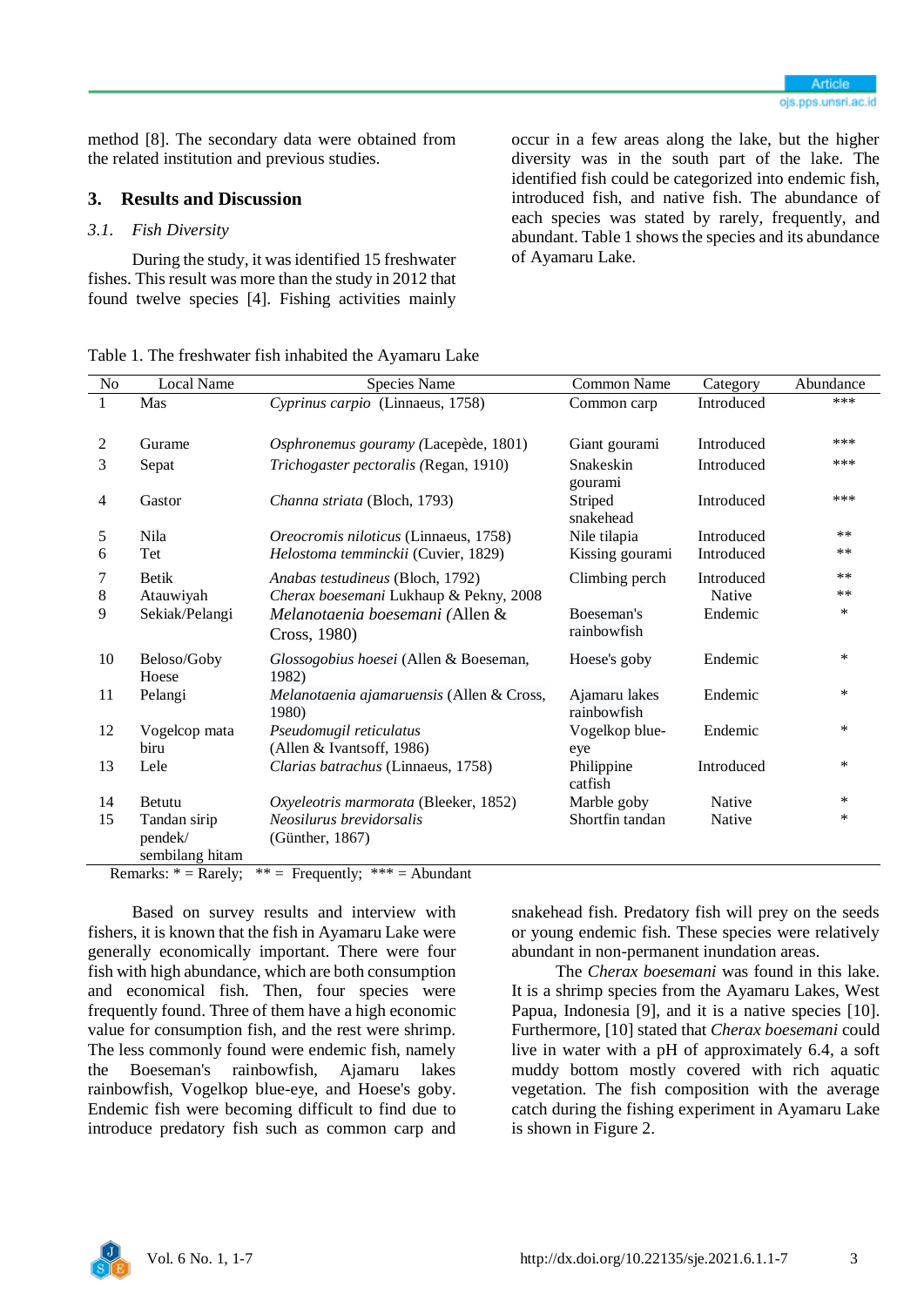

Figure 2. Fish caught composition in Ayamaru Lake during the fishing experiment.

Figure 2 shows ten fish species caught by fishers for consumption, dominated by common carp, giant gourami, and kiss gourami. The dominant species were classified as the white fish, which usually live in waters with a pH value of about 7 degrees. However, introduced fish such as snakeheads and catfish can also be inhabited in the lake. This condition showed when the water level was high, snakeheads and catfish prefer non-permanent inundation areas as their habitat. The Catfish, Clarias, and Anabantoids, with their auxiliary respiratory organs, can absorb low oxygen in swampy areas, which can tolerate low dissolved oxygen content of 0.05-0.10 mg/L [6][11].

#### *3.2. Water Quality*

Some water lake parameters indicated that it was still within the tolerance range for the aquatic organisms' life, including fish (Figure 3). Water temperature was between  $24.0 - 31.7$ <sup>o</sup>C, with an average of 26.59<sup>0</sup>C. Water temperature will decrease based on the depth (surface, transparency, and bottom).

The dissolved oxygen content range was between 2.48-9.91 mg per liter or on average of 6.08 mg/liter. Compared with Tempe Lake [12], the dissolved oxygen was around 1.9-10.4 mg/l. As well temperature, the oxygen will decrease depending on the depth. The dissolved oxygen in Ayamaru Lake showed a very drastic decrease, and it was related with the average transparency limit area of approximately 1 mg/l with average transparency of 0.6 meters. The lake's transparency was in ranges from 0.9 to 13.5 meters or an average of 5.7 m.

This lake also holds potential as tourism objects in Maybrat Regency, such as Ayamaru Lake in the Ayamaru District and Uter Lake in Aitinyo District. Lake Ayamaru is about 2.500 ha, including the type of eutrophic series whose productivity depends on the nutrients it receives and regional irrigation at geological age. The depth of abundance of plankton is less due to high sedimentation rates resulting in thin light penetration. Fish that can inhabit Ayamaru Lake, categorized as flood exposure ecosystems, are the specifically adapted fish [6].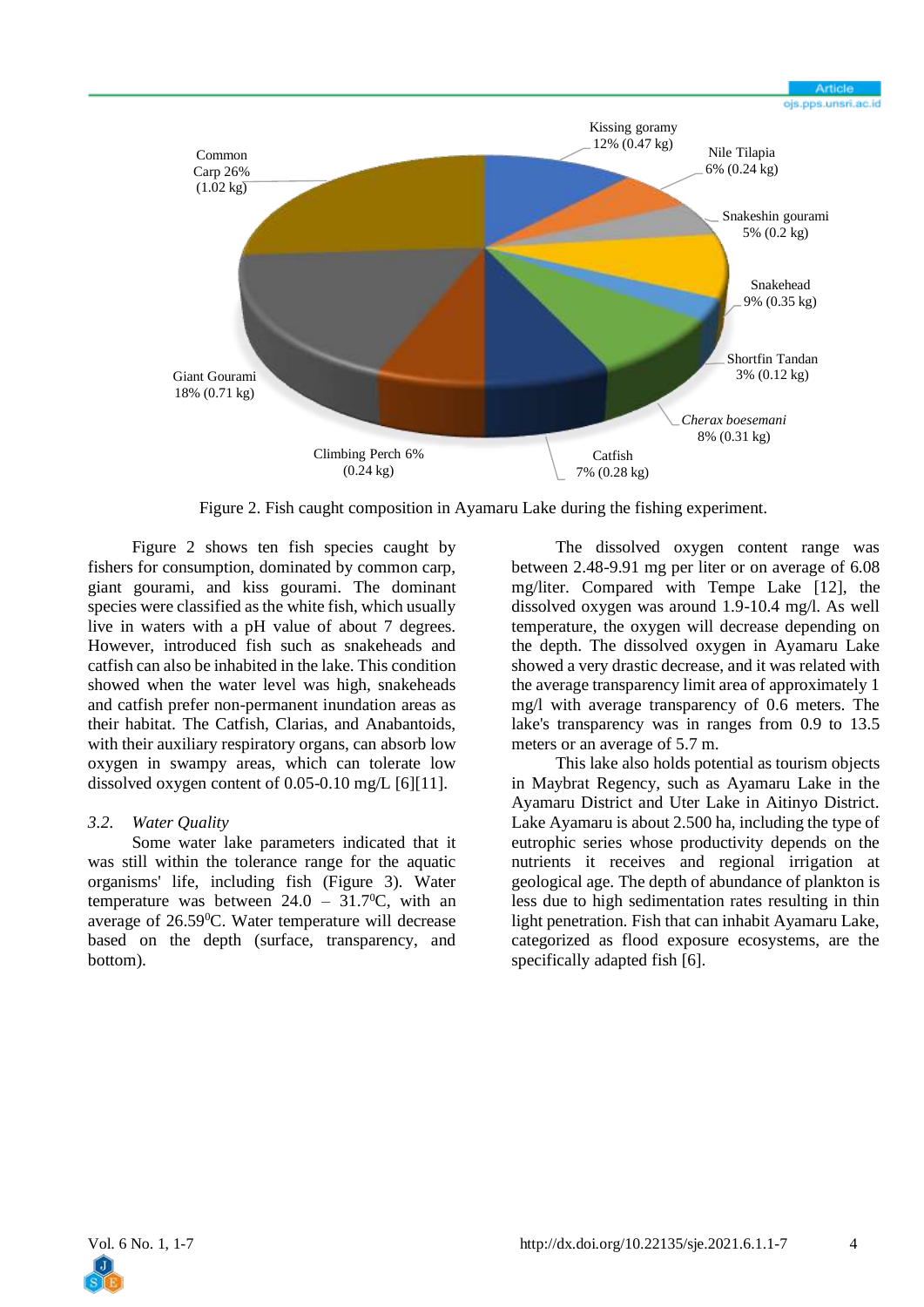

Figure 3. Temperature, transparency, pH and dissolved oxygen of Ayamaru Lake

Judging from the nutrient content and condition of the phytoplankton community and the rate of primary productivity, the waters of Lake Ayamaru are estimated to be in a eutrophic state. It needs the efforts to control water fertility, primarily through developing a good sanitation system in residential areas around the lake [4]. The range of pH was 7.5-8.2 or an average of 7.81. Generally, lake waters have pH value above seven or an average of 8. The pH of Ayamaru Lake was relatively the same as some lakes in Indonesia, such as Kerinci Lake (7.1 - 8.2) [13] and Tempe Lake (6.6-8.6) [12]. In 2012, the Ayamaru lake was unique water, that as the karst area, the pH tended to alkaline (pH>7) with a high hardness level [14]. The pH in Ayamaru Lake is still ideal for supporting the life and breeding of aquatic organisms following [15]; the pH range at 6-9 is ideal for fisheries production. Based on Regulation of the Minister of Health, Republic of Indonesia No 32/2017 mentioned for water quality standards of chemical parameters [16] for water for sanitary hygiene purposes, the pH of water is ranged in 6.5- 8.5. This lake is a source of daily water for the residents who live around the lake.

## *3.3. Fisheries Management of Ayamaru Lake*

Ayamaru Lake has an ecological function as the habitat, the control of groundwater, and microclimate. The reduced area of forest cover in the upper part of Ayamaru Lake's catchment area caused significant water level differences between the rainy season and

the dry season. In the dry season, the water



level becomes lower. Since 2005, the Ayamaru Lake has receded into 50 m, some even dried up and overgrown with grass. It was almost the same as Turkana Lake that it could reduce into two small pools. The lake's reduced water levels will have a damaging impact on people's environment and livelihoods around Lake Turkana [17]. The fluctuation of water level could affect the water quality [18].

Ayamaru Lake also has a function for socioeconomical, i.e., tourism destination and fishery activities. The livelihood of the people surrounding the lake depends on the lake's condition. The rural people earn a living from capture and fish culture activity. Some fish cultures applied floating net cages. While the capture fishery activities were practiced using the most common fishing gear, i.e., spears, harpoon, and gillnet. The fish target to send the market was the big fish that were captured by spears or harpoon. While the gillnet will catch the escaped fish from the cultured area.

Since Ayamaru Lake has functioned as an ecological buffer and economical as the income source, it should be managed harmoniously. The management of Ayamaru Lake must be done comprehensively by sustaining the endemic species. The rainbowfish species, as the endemic species, have restricted distributions and are confined to specific habitats. These fish are highly vulnerable to environmental disturbance, overharvesting, and anthropogenic activities. The development of ecotourism affected the Ayamaru Lake waters. Forest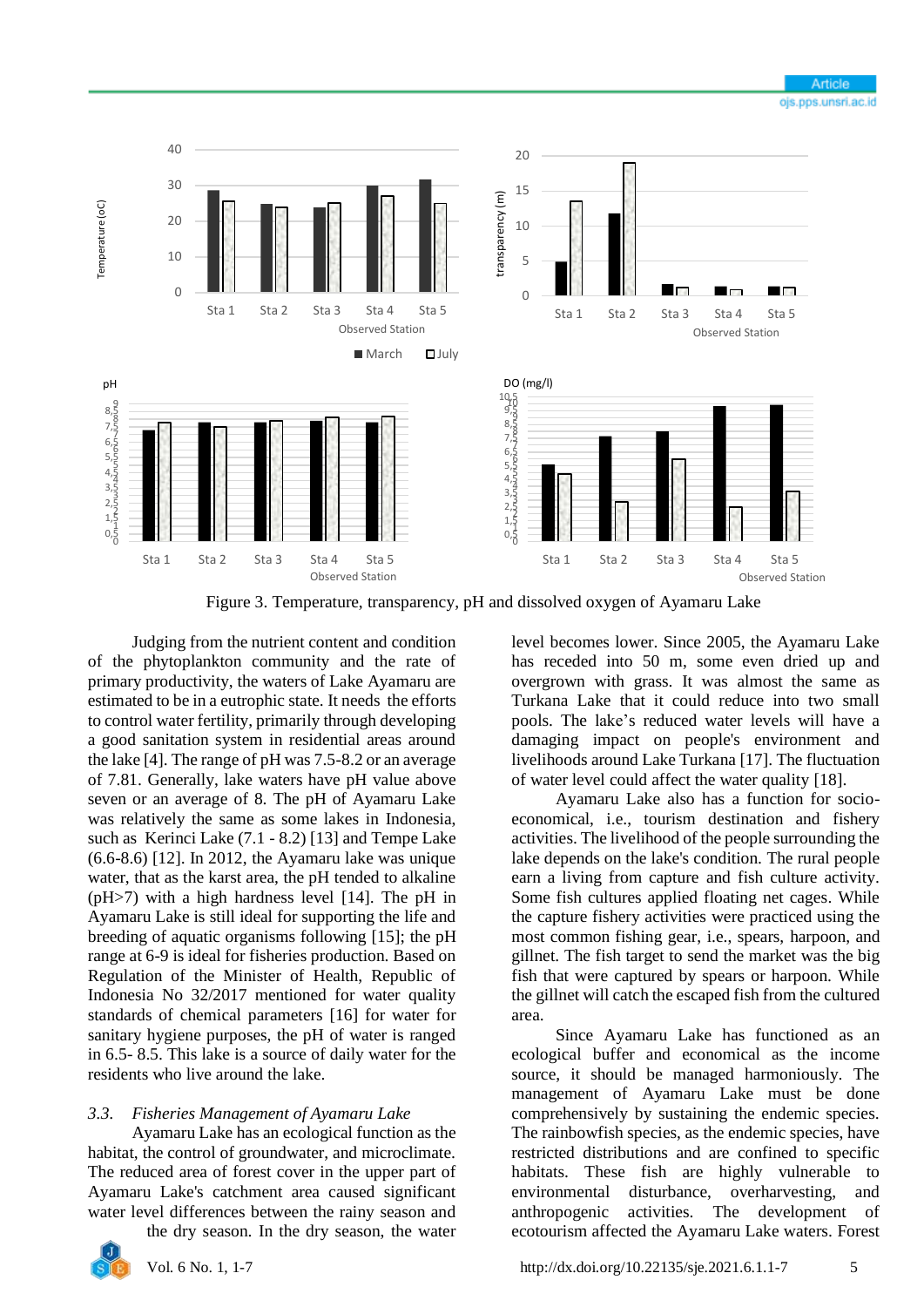clearance has increased channel obstructions by sediments and led to the lake's partial drying [5].

The simultaneous over-catching of the endemic Boeseman's Rainbowfish for ornamental fish with high price drove this species to the verge of extinction. Efforts to restore the rainbow fish population need to be made. To reduce the threat to the presence of endemic fish in the lake, it needs to control the release of introduced species that have a chance to be predator fish. Besides, it is also suggested to limit the development of snakehead fish population by intensive fishing.

## **4. Conclusion**

During the study, 15 fish species inhabited Ayamaru Lake, consisted of endemic, native, and introduced species. The water quality was quite good for supporting the fish life. To reduce the threat to the presence of endemic fish in the lake, it needs to regulate the release of introduced species by the community, and control the escaped fish from the culture area.

## **Acknowledgement**

The study entitled "Fish Diversity and Water Quality of Ayamaru Lake, West Papua" was funded by the Ministry of Marine Affairs and Fisheries Republic of Indonesia throughout the Research Institute for Inland Fisheries and Extension 2019. The authors acknowledge the assistance of *Ms. Diana Luspa* in proof-reading this article. We also thank the technicians (*Sidarta Gautama, Gatot Subroto, Armun*, and *Yenni S. Mulyani*) for helping during the field survey, laboratory work, and map preparation. *Taufiq Hidayah* and *Marson* are the main contributors to this paper. The authors gratefully acknowledge *Dr. Dina Muthmainnah* for actively supervising on writing this manuscript.

# **References**

- [1] Ministry of Environment of Republic Indonesia, "Indonesian Lake Management: The Indonesian Movement for Lakes Ecosystem Conservation and Rehabilitation," Jakarta: Ministry of Environment Press. 2014, pp. 31.
- [2] D. Muthmainnah, S. Makmur, A. H. Rais, S. Sawestri, F. Supriyadi, and K. Fatah, *The Features of Inland Fisheries in Southeast Asia*. Ed: N. N. Wiadnyana, L. Adrianto, V. T. Sulit, A. Wibowo. Bogor: IPB Press, 2019.
- [3] E. S. Kartamihardja, K. Purnomo, and C. Umar, "The freshwater fish resources in Indonesianeglected," (in indonesian) *Indonesian Fisheries Policy Journal,* vol. 1 no 1, pp. 1-15. May. 2009.
- [4] T. Chrismadha, Lukman, and M. Fakhrudin, "The environment of Ayamaru Lake, West Papua,"(in Indonesian) Proceeding of 7<sup>th</sup> Limnology National Seminar. Pp. 608-626. 2014.
- [5] M. F. I. Nugraha, L. Pouyaud, O. Carman, U. Widyastuti, Z. Junior, M. Kadarusman, and J. C. Avarre, "Genetic diversity of Boeseman´s Rainbowfish (*Melanotaenia boesemani*) reared in Indonesian farms compared to endangered natural populations," *Tropical Conservation Science*. vol. 8 no. 3, pp. 796-812. Available online: www.tropicalconservationscience.org
- [6] M. Kottelat, A. J. Whitten, S. N. Kartikasari, and S. Wirjoatmojo, "Freshwater Fishes of Western Indonesia and Sulawesi," Periplus Edition-EMDI Project. Jakarta. 1993.
- [7] R. A. Cooper, and A. J. Weekes, Data Models Statistical Analysis. Barnes and Noble Books. New Jersey. 1983. Pp. 364.
- [8] APHA. 1981. Standart Method for the Examination of Water and Wastewater. 15<sup>th</sup>Edition. Washington DC: American Public Health Association. p. 1134 .
- [9] U.S. Fish and Wildlife Service. 2017. *Cherax boesemani* (a crayfish, no common name). Ecological Risk Screening Summary. Revised Edition. https://www.fws.gov/fisheries/ ANS/erss/uncertainrisk/ ERSS\_Cherax\_boesemani\_final\_December\_20 17.pdf
- [10] C. Lukhaup, and R. Pekny, "Cherax (Astaconephrops) boesemani, a new species of crayfish (Crustacea: Decapoda: Parastacidae) from the centre of the Vogelkop Peninsula in Irian Jaya (West New Guinea), Indonesia,". *Zoologische Mededelingen Leiden* vol. 82, no 7, pp. 331- 340. 2006.
- [11] A. S. Halls, and M. Johns, "Assessment of the vulnerability of the Mekong Delta Pangasius catfish industry to development and climate change in the Lower Mekong Basin," Report prepared for the Sustainable Fisheries Partnership, Jan 2013, pp. 95
- [12] R. Dina, E. Harsono, G. Wahyudewantoro, Lukman, R. Kurniawan, A. Waluyo, J. Sudarso, and M. R. Widoretno, "Fish distribution in the difference inundation area of Tempe Lake, South Sulawesi,"(in Indonesian) *Oceanology and Limnology in Indonesia*. vol. 5, no. 3, pp. 183-197. 2020. doi: [10.14203/oldi.2020.](http://dx.doi.org/10.14203/oldi.2020.v5i3.334) [v5i3.334.](http://dx.doi.org/10.14203/oldi.2020.v5i3.334)
- [13] Samuel, N. K. Suryati, D. Muthmainnah, S. Sawestri, and M. Fachmi, "Kerinci Lake: Utilization Status and Its Management Option,"(in Indonesian) AMaFRaD Press. 2016. ISBN 978-602-8380-0-2.